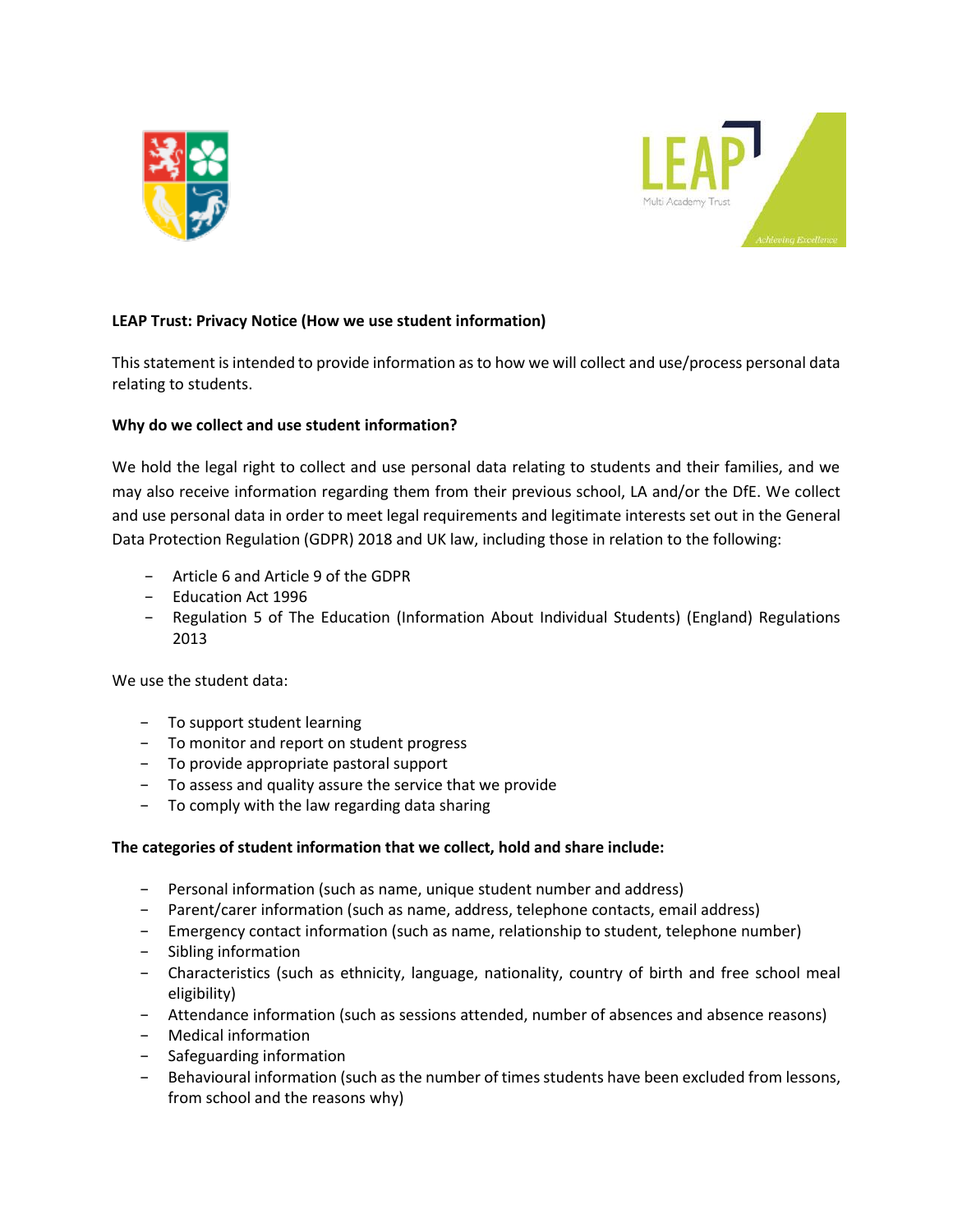- − Special educational needs
- − Post 16 learning information (destination on leaving Y11)
- − Assessment information
- − Biometric data
- − Student images
- − Academy computer history
- − CCTV footage

## **Collecting student information**

Whilst the majority of student information you provide to us is mandatory, some of it is provided to us on a voluntary basis. In order to comply with the General Data Protection Regulation, we will inform you whether you are required to provide certain student information to us or if you have a choice in this.

#### **Storing student data**

We hold student data as outlined in the record keeping policy; usually student data is kept until they reach the age of 25.

#### **Who do we share student information with?**

We routinely share pupil information on a statutory basis with:

- Schools that the pupil attends after leaving us;
- The Department for Education (DfE);
- Local Authority;
- National Pupil Database;
- Medical and other agencies in line with the requirements 'Working Together to Safeguard Children/ Keeping Children safe in Education, 2018"
- Examination boards.

Where the data sharing is not undertaken on a statutory basis, we will ensure that we have either

- a contractual agreement for the sharing of data with the company concerned demonstrating compliance to GDPR\*, or;
- in those situations, where pupils are using educational websites as part of their curriculum and we are not able to obtain a signed contract from the website concerned, we will require as a minimum a copy of an up-to-date privacy statement from the company that satisfactorily demonstrates their compliance to GDPR for the purposes of the data sharing concerned.

A register of companies with whom we share data on a non-statutory basis is maintained by the Data Protection Officer and currently includes:

- CPOMS to log safeguarding information as part of our statutory obligations as per the requirements 'Keeping Children safe in Education, September 2018";
- Companies providing catering services to the school currently Mellors Catering in order to provide meals to students at lunchtime;
- Companies taking school photographs currently Tempest Photography in order that we can provide parents with an opportunity to purchase school photographs;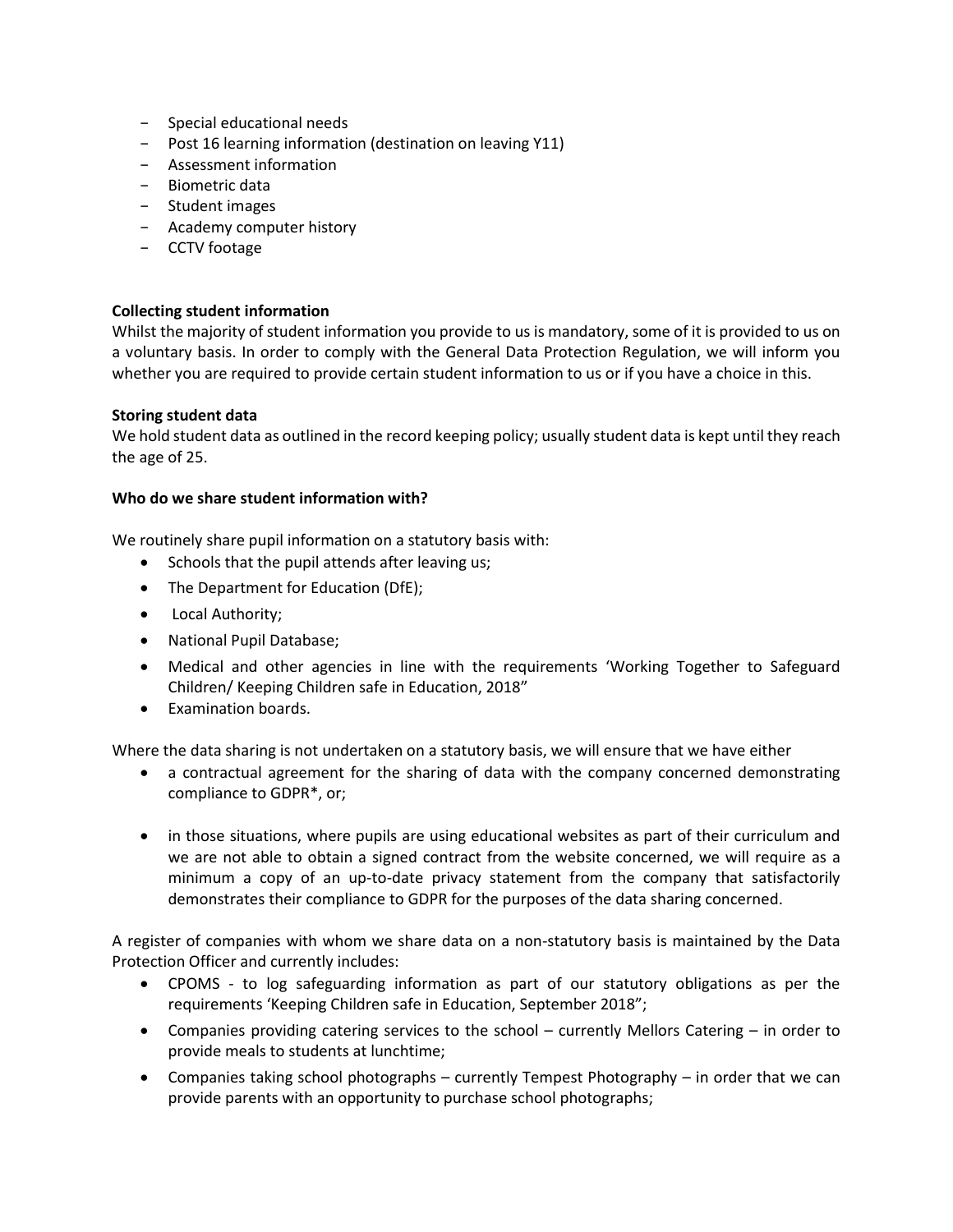- Companies providing payment services for parents currently Parent Pay: School Cash Office– in order that parents can make electronic payments to school;
- Class Charts Software allowing teachers to produce and manage seating plans to facilitate learning;
- Parents Evening System to allow parents to book appointments for relevant Parents Evenings and other events.
- Show My Homework to allow students to access an online homework journal, along with resources that may be needed to support the homework concerned;
- Microsoft to allow students access to a 365 account for email and intranet;
- Eclipse Library System to enable the school to manage the lending of library books;
- Accelerated Reader to support students with reading and to measure reading ages;
- MyMaths to support learning in Mathematics;
- Kerboodle to enable students to access online resources and assessments to support learning;
- Hegarty Maths to support learning in Mathematics
- GCSE Pod GCSE revision tool for students and their parents
- Evolve- to support and approve educational visits
- SMID/Oxford Analytics/FFT/SISRA- to support exam analysis
- Schools that the student attends after leaving us we have a statutory requirement to share information that is recorded on the Common Transfer Form (CTF) with a new school, see https://www.gov.uk/government/collections/common-transfer-file for further information. We may also be required to share additional information as part of our statutory obligations as per the requirements 'Working Together to Safeguard Children";
- Universities and potential employers where a reference is asked for this is to help students to progress to the next stage of their education or with employment. In the case of applications to universities, if you apply to UCAS through the school (as opposed to an individual), the school is required to provide a reference. See www.ucas.com for more information regarding this.

## **Data collection requirements:**

To find out more about the data collection requirements placed on us by the Department for Education (for example; via the school census) go to [https://www.gov.uk/education/data-collection-and-censuses](https://www.gov.uk/education/data-collection-and-censuses-for-schools)[for-schools.](https://www.gov.uk/education/data-collection-and-censuses-for-schools)

## **Youth support services**

## **What is different about students aged 13+**

Once our students reach the age of 13, we also pass student information to our local authority and / or provider of youth support services as they have responsibilities in relation to the education or training of 13-19 year olds under section 507B of the Education Act 1996.

This enables them to provide services as follows:

- − youth support services
- − careers advisers

A parent / guardian can request that **only** their child's name, address and date of birth is passed to their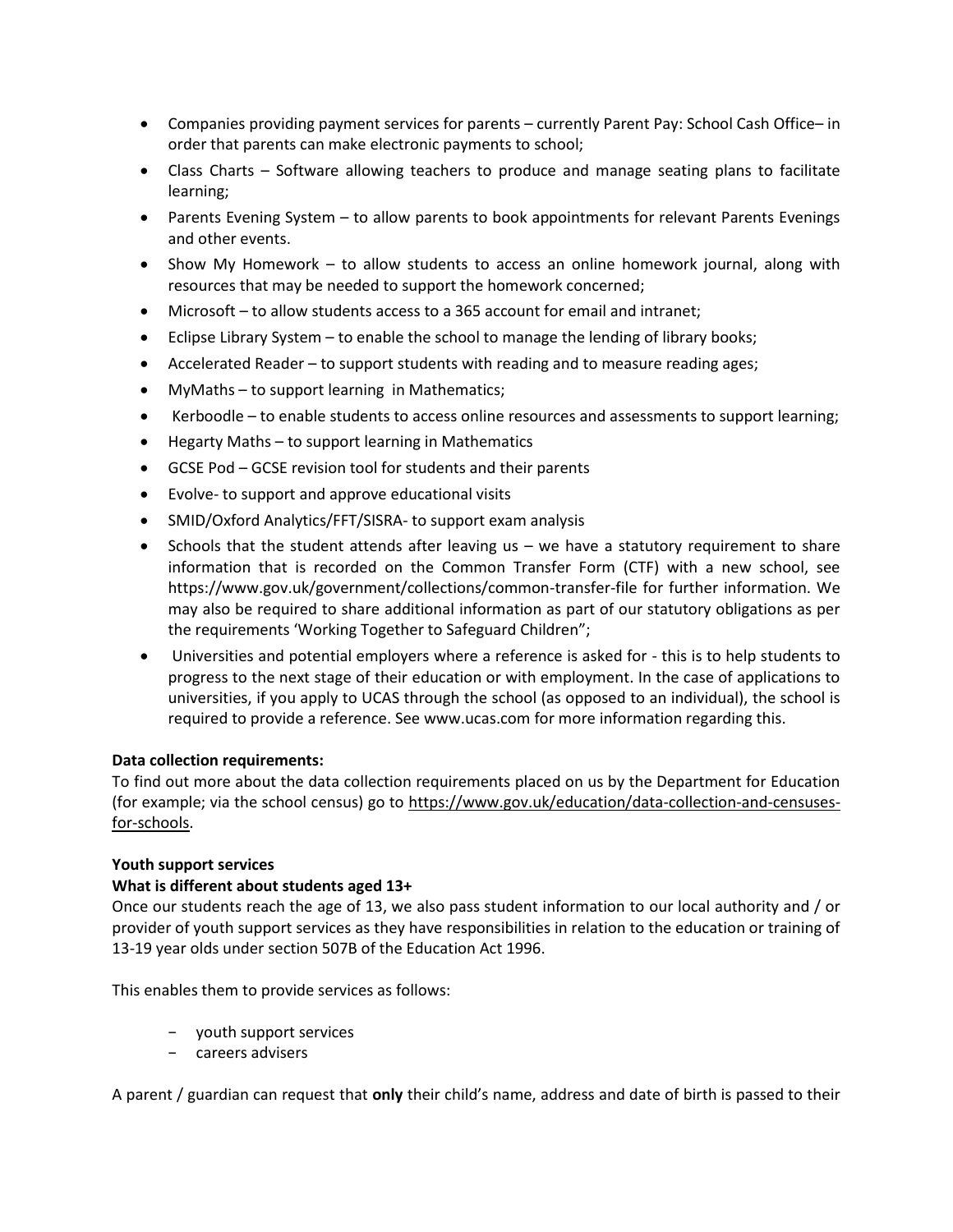local authority or provider of youth support services by informing us. This right is transferred to the child / student once he/she reaches the age 16.

#### **Our students aged 16+**

We will also share certain information about students aged 16+ with our local authority and / or provider of youth support services as they have responsibilities in relation to the education or training of 13-19 year olds under section 507B of the Education Act 1996.

This enables them to provide services as follows:

- − post-16 education and training providers
- − youth support services
- − careers advisers

For more information about services for young people, please visit our local authority website.

## **The National Student Database (NPD)**

The NPD is owned and managed by the Department for Education and contains information about students in schools in England. It provides invaluable evidence on educational performance to inform independent research, as well as studies commissioned by the Department. It is held in electronic format for statistical purposes. This information is securely collected from a range of sources including schools, local authorities and awarding bodies.

We are required by law, to provide information about our students to the DfE as part of statutory data collections such as the school census and early years' census. Some of this information is then stored in the NPD. The law that allows this is the Education (Information About Individual Students) (England) Regulations 2013.

To find out more about the student information we share with the department, for the purpose of data collections, go to <https://www.gov.uk/education/data-collection-and-censuses-for-schools>.

To find out more about the NPD, go to [https://www.gov.uk/government/publications/national](https://www.gov.uk/government/publications/national-pupil-database-user-guide-and-supporting-information)[student-database-user-guide-and-supporting-information](https://www.gov.uk/government/publications/national-pupil-database-user-guide-and-supporting-information).

The department may share information about our students from the NPD with third parties who promote the education or well-being of children in England by:

- − conducting research or analysis
- − producing statistics
- − providing information, advice or guidance

The Department has robust processes in place to ensure the confidentiality of our data is maintained and there are stringent controls in place regarding access and use of the data. Decisions on whether DfE releases data to third parties are subject to a strict approval process and based on a detailed assessment of:

- − who is requesting the data
- − the purpose for which it is required